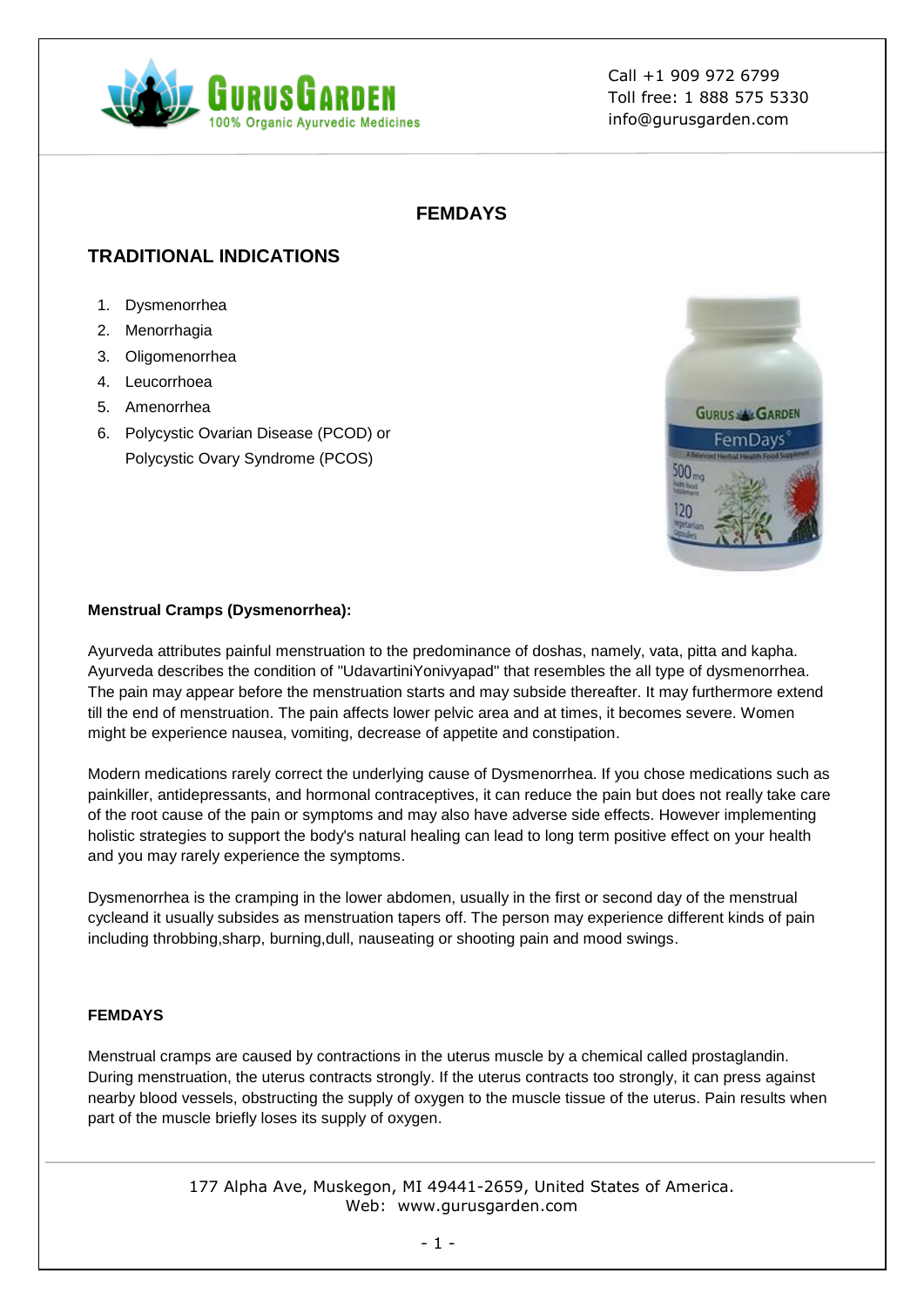

The main symptom of dysmenorrhea is pain concentrated in the lower abdomen, in the umbilical region or the suprapubic region of the abdomen. It is also commonly felt in the right or left abdomen. It may radiate to the thighs and lower back.

Severe menstrual cramps, particularly if paired with excessive bleeding or passage of large blood clots, can occasionally be a sign of endometriosis or other disorders including adenomyosis, uterine fibroids, or infectionof the female reproductive tract.

Excess estrogen, which boosts fluid and salt retention, can worsen the situation. At least 10 per cent of young women have symptoms that are so severe, that they cannot participate in normal activities.

#### **Causes:**

#### **Dysmenorrhea**

The primary dysmenorrhea is caused by excess production of prostaglandins (hormone-like chemicals that regulate uterine contractions) following a decline in progesterone levels.The hormone prostaglandins assist in the contraction of uterus to shed the endometrial coating. The contraction of the uterus muscles causes abdominal pain. Stress, anxiety and depression are other lesser factors that lead to painful menstruation.

Some of the other causes areexcess estrogen level in blood, Fluid retention. Vitamin B6 deficiency, Thyroid abnormality and Serotonin deficiency.

Secondary dysmenorrhea can originate due to cysts and fibroids in the uterus and ovaries and other inflammatory pelvic diseases.

#### **Oligomenorrhea**

Oligomenorrhea is a medical term which generally refers to irregular or infrequent menstrual periods with intervals of more than 35 days, however, the duration may vary. The cause of Oligomenorrhea including a change in contraception method or imbalance of estrogen and/or progesterone (hormones which regulate the menstrual cycle).

#### **Leucorrhoea**

In Ayurveda, Leucorrhoea is known as ShvetaPradar, where Shveta means 'white', and Pradar means 'discharge'. Excessive discharge of a white, sticky, foul-smelling material from the vagina is called Leucorrhoea. This common problem may occur due to unhygienic conditions, infection of the genital tract, or impaired immune function.

Causes of Leucorrhoea includes excessive intake of heavy oily, cold, sweet, dense foods and consumption of too much milk, butter, yogurt, cheese, overindulgence in sexual activity, repeated abortions or miscarriages, following improper diet, lifestyle during menstrual cycles and Improper vaginal hygiene.

#### **Menorrhagia**

In Ayurveda terminologies Menorrhagia is known as RaktaPradara. Menorrhagia is excessive bleeding during menstruation. Dysmenorrhea may coexist with excessively heavy blood loss, known as menorrhagia.It is found that due to hormonal imbalance excessive bleeding takes place during menstruation. As per Ayurveda, aggravation of Pitta is to be blamed for this disease. Cysts and fibroids in the uterus and ovaries and other inflammatory pelvic diseases can also be the reason for Menorrhagia.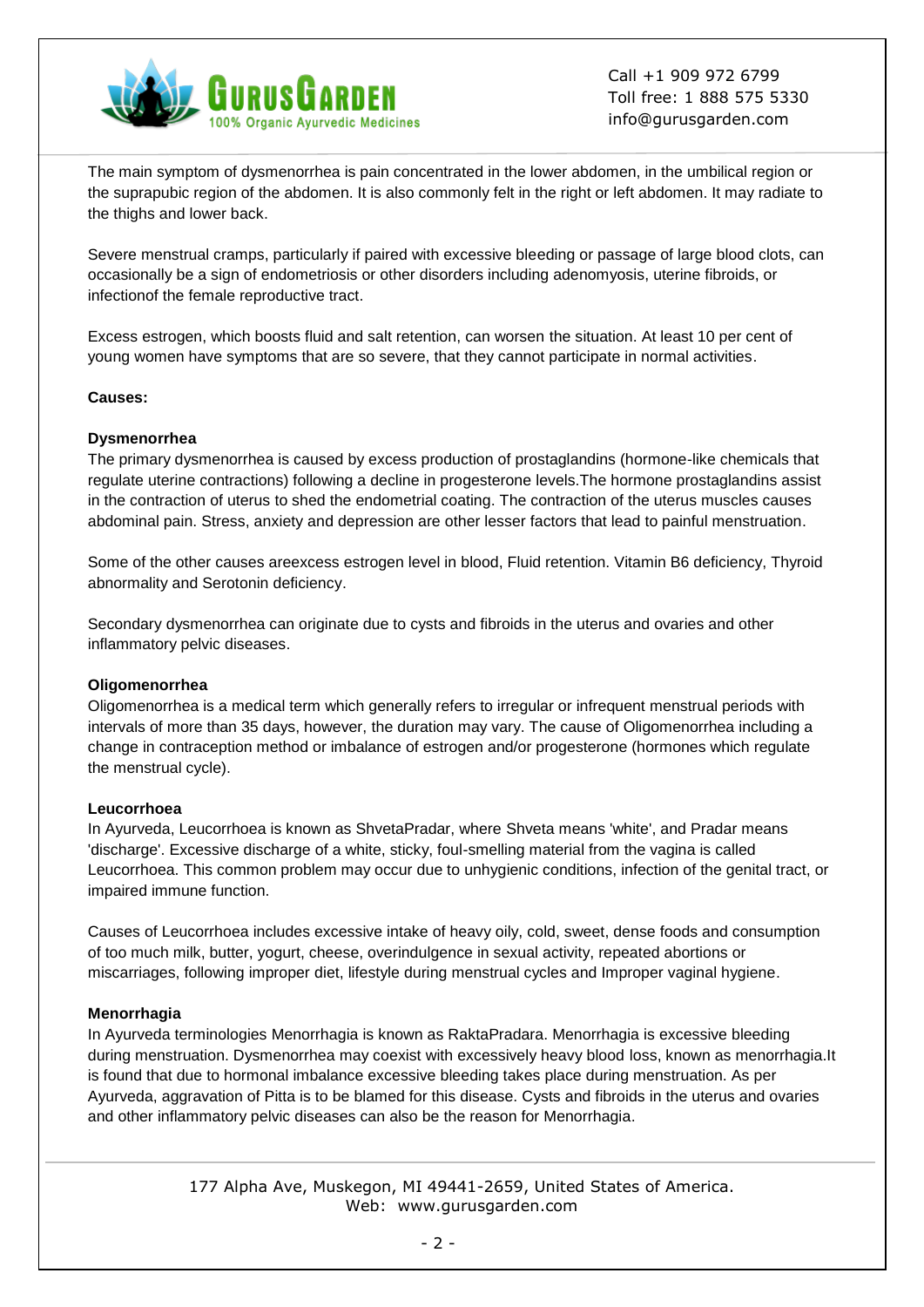

## **Polycystic Ovarian Disease (PCOD) or Polycystic Ovary Syndrome (PCOS)**

Polycystic ovary syndrome (PCOS) is one of the most common female endocrine disorders. PCOS is a complex, heterogeneous disorder of uncertain etiology, but there is strong evidence that it can to a large degree be classified as a genetic disease. PCOS is characterized by high levels of androgens, a male hormones particularly testosterone resulting in high levels of luteinizing hormone (LH) and low levels of follicle-stimulating hormone (FSH) which prevent follicles from producing a mature egg from the ovary and is associated with insulin resistance. Small cysts called poly cysts usually, but not always, surround the ovaries and appear like a strand of pearls on an ultrasound examination. The cysts develop from hormonal imbalances.

Excessive androgen secretions can lead to excess collection of fluid in a thin walled sac like structure of ovary, which further leads for formation of cyst in the ovary.

### **Mechanism of action:**

FEMDAYS help toning the muscles of the uterus, balancing the reproductive hormones to stop excessive uterine contractions and optimal endocrine functions to balance the entire hormonal axis naturally, thereby relieving the spasmodic pain.

FEMDAYS reduces high levels of androgens and prostaglandin levels in the body and increases the Serotonin levels. Also balances the hormones estrogen, follicle-stimulating hormone (FSH) and progesterone.

# **Diet for Dysmenorrhea, Oligomenorrhea, Menorrhagia, Leucorrhoea and Polycystic Ovarian Disease (PCOD) or**

### **Polycystic Ovary Syndrome (PCOS)**

The patient should not consume deep fried and tart food. The last week of the menstrual cycle is very vital for these patients. Should avoid anything cause constipation. Vegetable like Colocasia, Yellow pumpkin, Potato, Brinjaland red meat, dairy products, caffeine, Tea, coffee, alcohol, aerated drinks, salt, and sugar are to be avoided. White pumpkin, Papaya, Drumstick, Bitter gourd and Cucumber are helpful. Garlic is recommended. Women having Dysmenorrhea should use garlic in a dose of 10 cloves, two times a day.

Recent research suggests that vitamin B supplements, primarily vitamin B6 in a complex, magnesium, and fish oil supplements also may help relieve Dysmenorrhea.

Dietary supplement of [POMEGRANATE EXTRACT](https://gurusgarden.com/product_details.aspx?Pname=pomegranate/pomegranate) will also help the conditions.